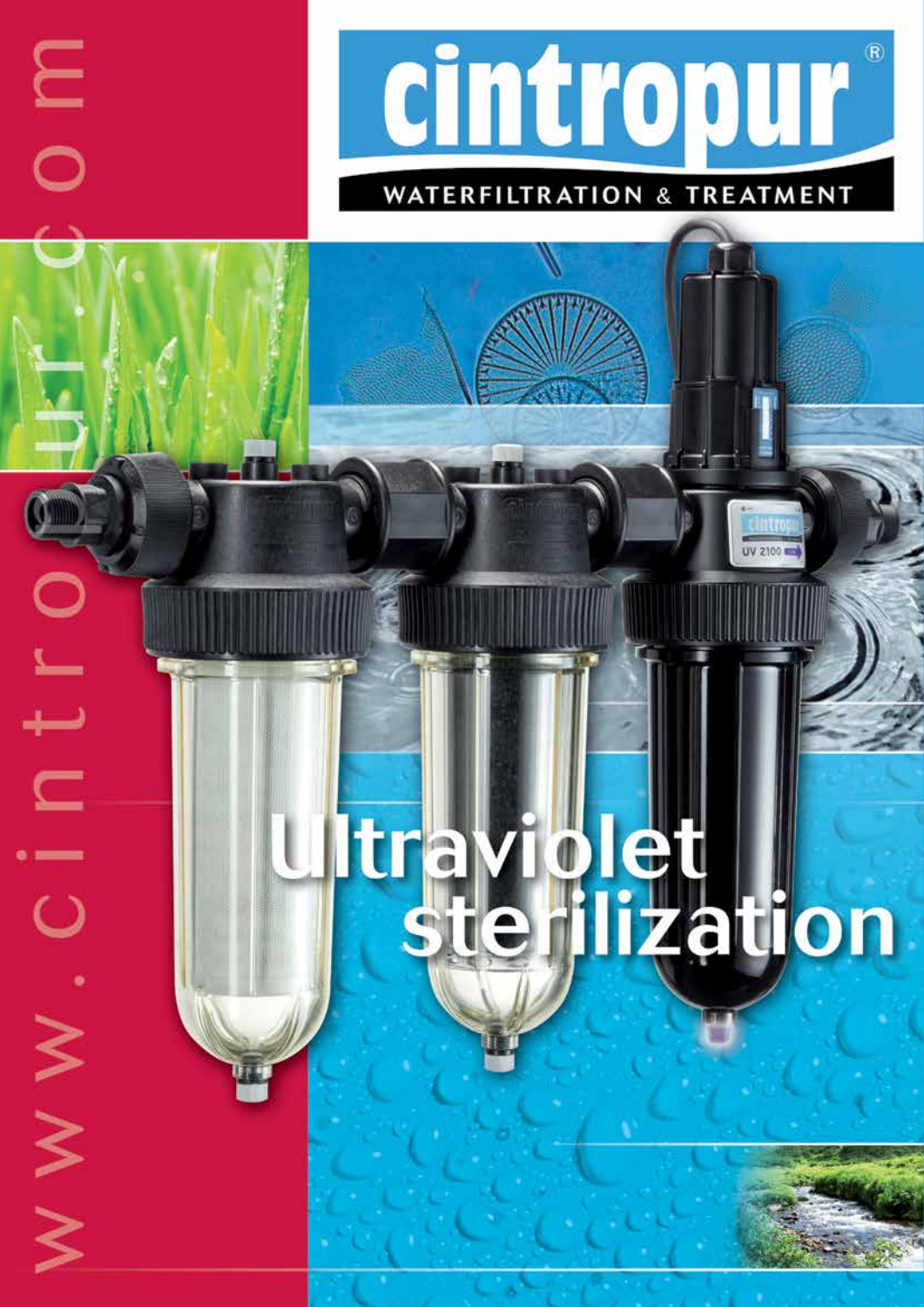

# GENERAL DESCRIPTION

Thanks to its simplicity and efficiency, water sterilization by UV radiation has developed extensively in the recent years.

UV radiation at 253.7 nm is part of the solar radiation, and is reproduced artificially. UV radiation thus produced is of much greater intensity than sunlight – therefore suitable for water sterilization. This particular disinfection method is known as one demolishing legionella, microbes, bacteria, viruses and protozoa, while having no negative impacts on the environment.

This is the ideal method to remove micro-organisms from water, and thus make it potable in terms of bacteriology.Water treated in this way cannot be regarded as of drinking quality unless its chemical properties are compliant to relevant standards.

## **Applications – ORIGINS OF WATER**

- a) Rainwater: UV-sterilization of rainwater will allow for a wider range of application and safe use.
- b) Drilling water, boreholes: UV-sterilization of well water will prevent any pathogenic contamination.
- c) Tap water: UV-sterilization of tap water will ensure premium quality water satisfying even the highest demands.
- d) Spring water, surface water: UV-sterilization of such waters will provide constant water quality in terms of bacteriology.
- e) Water stored in tanks (in caravans, boats, etc.) : UV-sterilization will preserve the healthiness of water kept in tanks.

## Areas of use

- a) Residential baths and showers
- b) Food preparation jobs
- c) American refrigerators
- d) Chilled water fountains
- e) Aquariums
- f) Rinsing food
- g) Provision of livestock, e.g. chickens, rabbits, ducks, etc., with drinking water containing no pathogenic micro-organisms

## Advantages:

- $\rightarrow$  Easy installation and use;
- $\rightarrow$  100% physical disinfection by means of UV sterilization;
- $\rightarrow$  Natural treatment of water without adding chemicals – thus eliminating the risk of overdosing;
- $\rightarrow$  No unpleasant tastes or odours in the water;
- $\rightarrow$  Proven effectiveness against micro-organisms imposing hazard on human health;
- $\rightarrow$  No toxic by-products will develop;
- $\rightarrow$  Reduced need for maintenance.

## CINTROPUR counts off its UV advantages:

- $\rightarrow$  More compact than any other UV-device;
- $\rightarrow$  A built-in flow reducer guarantees optimal treatment;
- $\rightarrow$  A practical maintenance chart for an easier maintenance process;
- $\rightarrow$  Each component of premium quality;
- $\rightarrow$  Professional construction;
- Efficient treatment confirmed by biodosimetry tests;
- $\rightarrow$  Capacity range: 1 to 10 m<sup>3</sup>/h;
- $\rightarrow$  Equipment : basic or full option available;
- $\rightarrow$  Possibility of combining UV + mechanical filter and activated carbon.

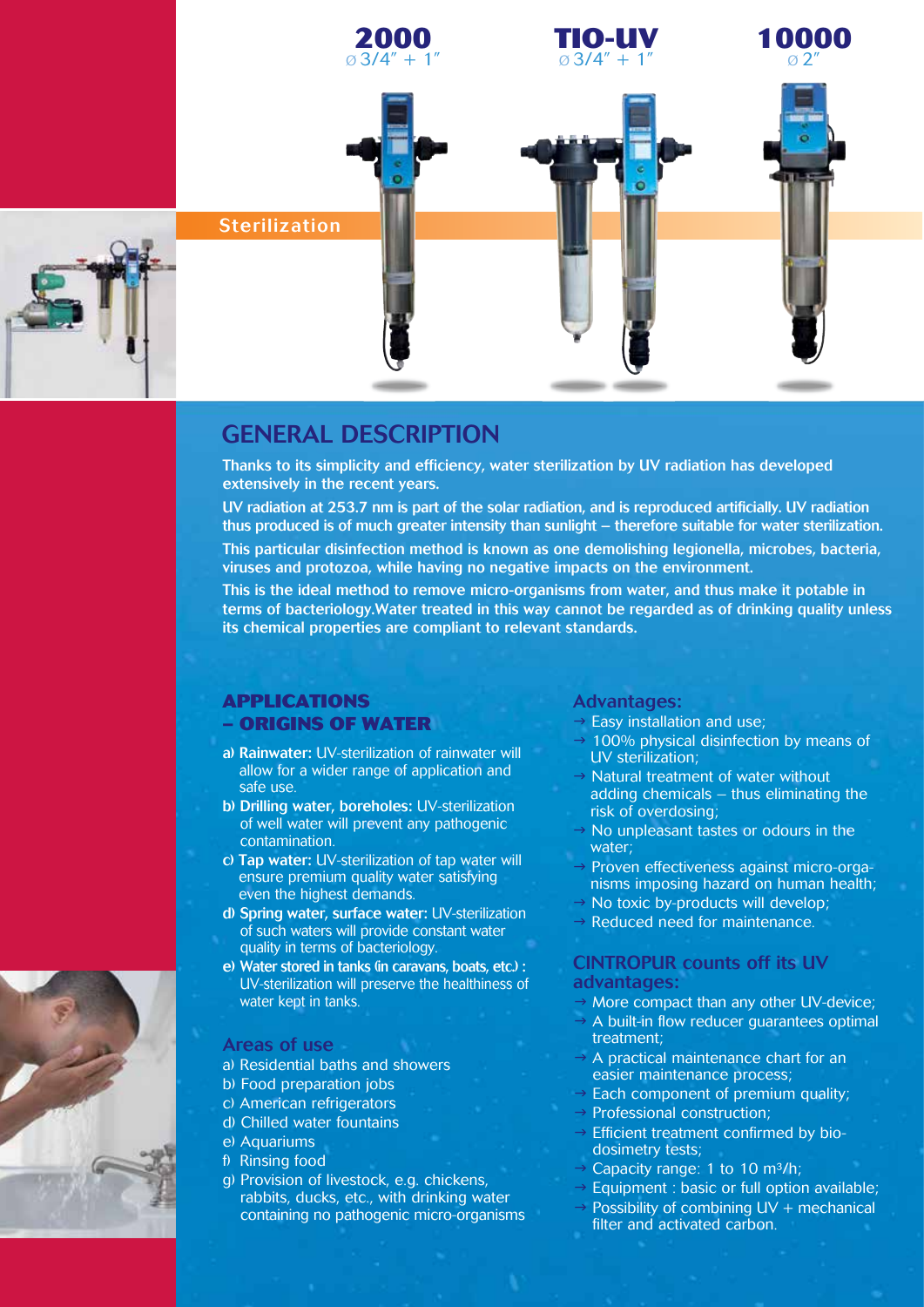



#### Easy to use:

When handling the device to replace the lamp, rotating the UV by only 5° will be enough to remove the UV lamp and replace it with a new one.

#### Prefiltration prior to any UV-sterilization process:

In order to achieve the optimum UV-sterilization process, the water should be free of any suspended particles.

### Positioning the UV:

In all composite water treatment systems, the UV-sterilizer is always placed as the last station.

#### **1.** Filters

 $\frac{1}{2} \left( \frac{1}{2} \right) \left( \frac{1}{2} \right) \left( \frac{1}{2} \right) \left( \frac{1}{2} \right)$ 

The spiral structure of the filter generates a centrifugal force, which, in a cyclone effect, moves larger particles towards the bottom of the bowl. The remaining contaminants are then subject to fine filtration adaptable to particular needs, with filtering fineness ranging from 5 to 25 microns;

#### **2.** Purifies

Treatment by activated carbon removes unpleasant tastes and odours, as well as pesticides and herbicides from the water. Activated carbon is contained in a separate holder for easy replacement The activated carbon media can easily be replaced by screwing off the top cover;

**3.** Sterilises

UVc water sterilisation to ensure the bacteria-free quality of water.

It will be particularly well suited to the full treatment of rainwater.

### Easy to maintain:

#### NOTE:

*Your UV-sterilizer will not function efficiently unless the lamp is replaced once a year. After one year of use, the fact that the lamp is lighting in blue does not mean that your device is functioning efficiently.*